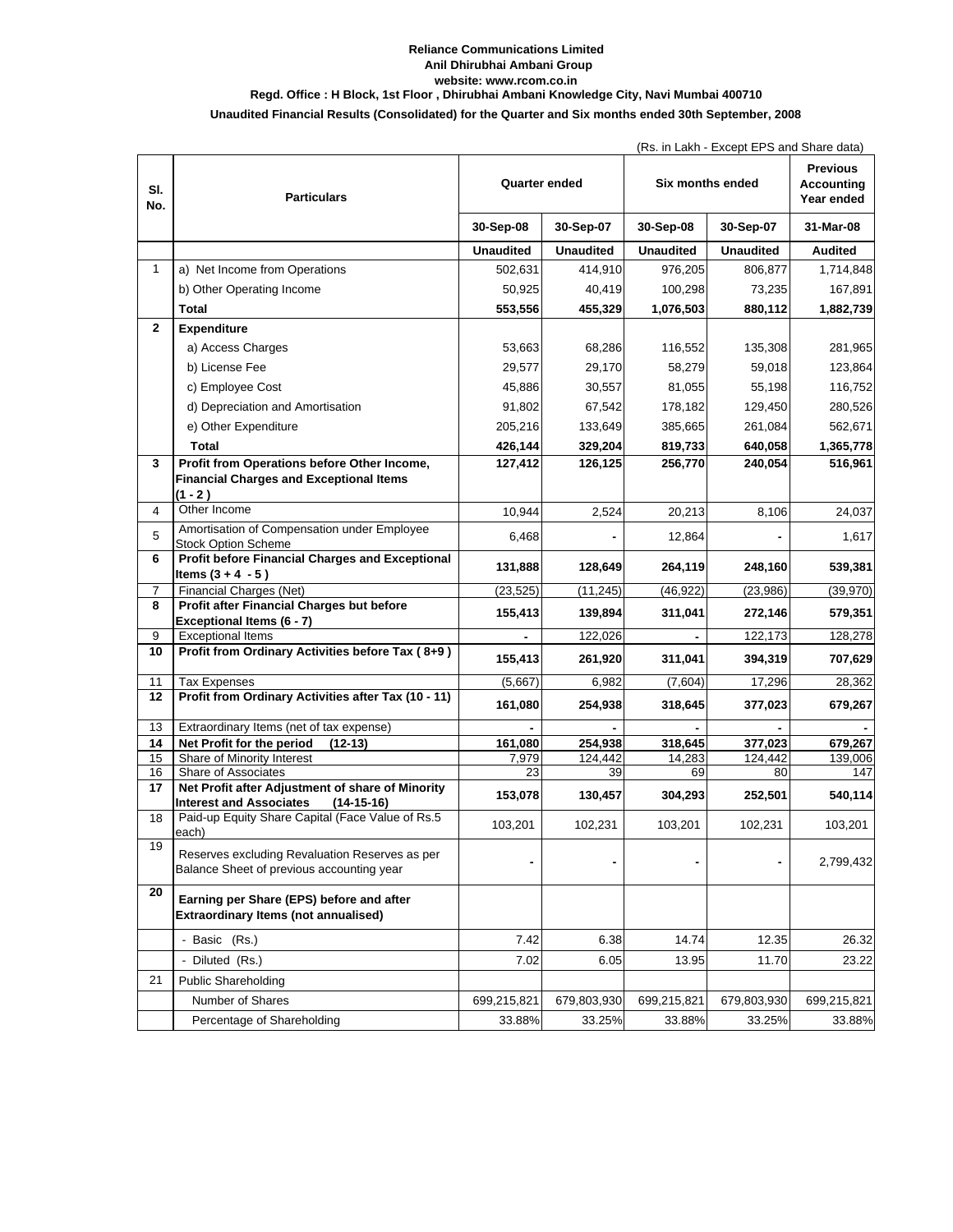| SI.<br>No. | <b>Particulars</b>                                                       | Quarter ended    |                  | Six months ended |                  | $(110.111 - 0.0111)$<br><b>Previous</b><br><b>Accounting</b><br>Year ended |
|------------|--------------------------------------------------------------------------|------------------|------------------|------------------|------------------|----------------------------------------------------------------------------|
|            |                                                                          | 30-Sep-08        | 30-Sep-07        | 30-Sep-08        | 30-Sep-07        | 31-Mar-08                                                                  |
|            |                                                                          | <b>Unaudited</b> | <b>Unaudited</b> | <b>Unaudited</b> | <b>Unaudited</b> | <b>Audited</b>                                                             |
| 22         | <b>Segment Revenue</b>                                                   |                  |                  |                  |                  |                                                                            |
|            | a) Wireless                                                              | 433,561          | 372,308          | 845,428          | 709,605          | 1,521,354                                                                  |
|            | b) Global                                                                | 169,149          | 131,609          | 321,745          | 261,941          | 547,506                                                                    |
|            | c) Broadband                                                             | 60,228           | 43,716           | 116,257          | 82,044           | 178,673                                                                    |
|            | d) Investments                                                           | 9,095            | 2,051            | 17,245           | 5,855            | 15,269                                                                     |
|            | e) Others / Unallocated                                                  | 14,365           | 8,815            | 20,589           | 14,910           | 27,782                                                                     |
|            |                                                                          |                  |                  |                  |                  |                                                                            |
|            | Total                                                                    | 686,398          | 558,499          | 1,321,264        | 1,074,355        | 2,290,584                                                                  |
|            | Less: Inter segment revenue                                              | (121, 898)       | (100, 646)       | (224, 548)       | (186, 137)       | (383, 808)                                                                 |
|            | <b>Income from Operations</b>                                            | 564,500          | 457,853          | 1,096,716        | 888,218          | 1,906,776                                                                  |
| 23         | <b>Segment Results</b>                                                   |                  |                  |                  |                  |                                                                            |
|            | Profit / (Loss) before Tax and Financial Charges<br>from each segment    |                  |                  |                  |                  |                                                                            |
|            | a) Wireless                                                              | 103,183          | 102,367          | 208,044          | 195,185          | 412,510                                                                    |
|            | b) Global                                                                | 17,662           | 19,033           | 33,507           | 38,020           | 83,712                                                                     |
|            | c) Broadband                                                             | 21,601           | 15,078           | 41,344           | 27,835           | 62,628                                                                     |
|            | d) Investments                                                           | 9,095            | 2,051            | 17,245           | 5,855            | 15,263                                                                     |
|            | e) Others / Unallocated                                                  | (13, 185)        | (9,880)          | (23, 157)        | (18, 735)        | (33, 115)                                                                  |
|            | <b>Total</b>                                                             | 138,356          | 128,649          | 276,983          | 248,160          | 540,998                                                                    |
|            | Less: Amortisation of Compensation under<br>Employee Stock Option Scheme | 6,468            |                  | 12,864           |                  | 1,617                                                                      |
|            | Less: Financial Charges (Net)                                            | (23, 525)        | (11, 245)        | (46, 922)        | (23,986)         | (39, 970)                                                                  |
|            | Less : Exceptional Items                                                 |                  | (122, 026)       |                  | (122, 173)       | (128, 278)                                                                 |
|            | <b>Total Profit before Tax</b>                                           | 155,413          | 261,920          | 311,041          | 394,319          | 707,629                                                                    |
|            |                                                                          |                  |                  |                  |                  |                                                                            |
| 24         | <b>Capital Employed</b><br>(Segment assets - Segment liabilities)        |                  |                  |                  |                  |                                                                            |
|            | a) Wireless                                                              | 3,688,908        | 1,942,258        | 3,688,908        | 1,942,258        | 2,994,820                                                                  |
|            | b) Global                                                                | 867,845          | 547,671          | 867,845          | 547,671          | 859,994                                                                    |
|            | c) Broadband                                                             | 475,480          | 322,669          | 475,480          | 322,669          | 429,040                                                                    |
|            | d) Investments                                                           | 808,035          | 1,146,704        | 808,035          | 1,146,704        | 1,138,100                                                                  |
|            | e) Others / Unallocated                                                  | 508,114          | 454,602          | 508,114          | 454,602          | 316,218                                                                    |
|            | Total                                                                    | 6,348,382        | 4,413,904        | 6,348,382        | 4,413,904        | 5,738,172                                                                  |